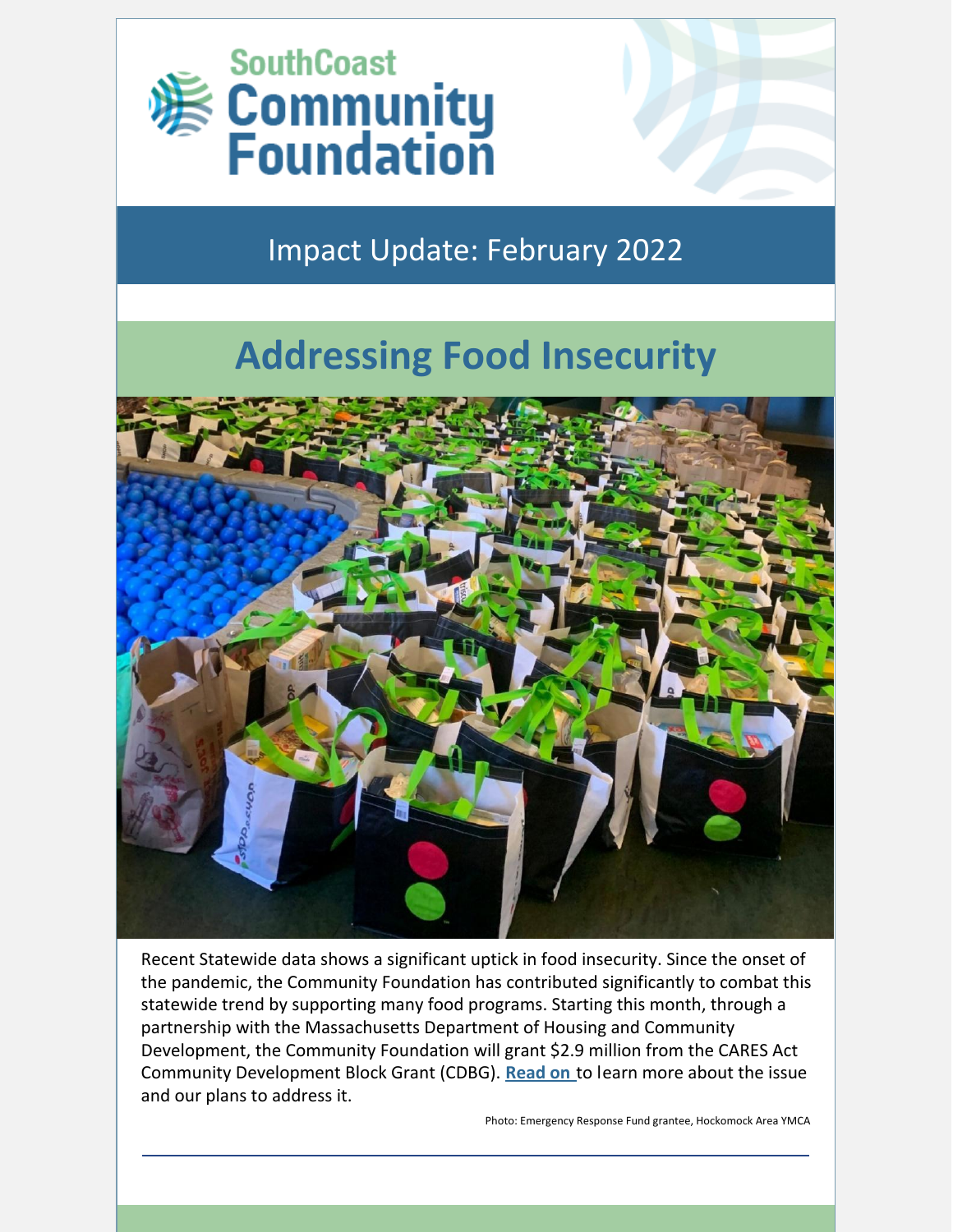# **Creative SouthCoast Blog**

# **Capacity Building**

So, what do we mean by capacity building?

Glad you asked! Capacity building is the investment in the effectiveness and future sustainability of a nonprofit. This can take the form of financial support, community building, mentoring, and resources to strengthen skillsets or infrastructure. Read our latest **Creative [SouthCoast](https://bit.ly/3on9gAu) blog** [t](https://bit.ly/3on9gAu)o learn how the Community Foundation is putting that into practice with 13 local nonprofits.

# **Grant Update**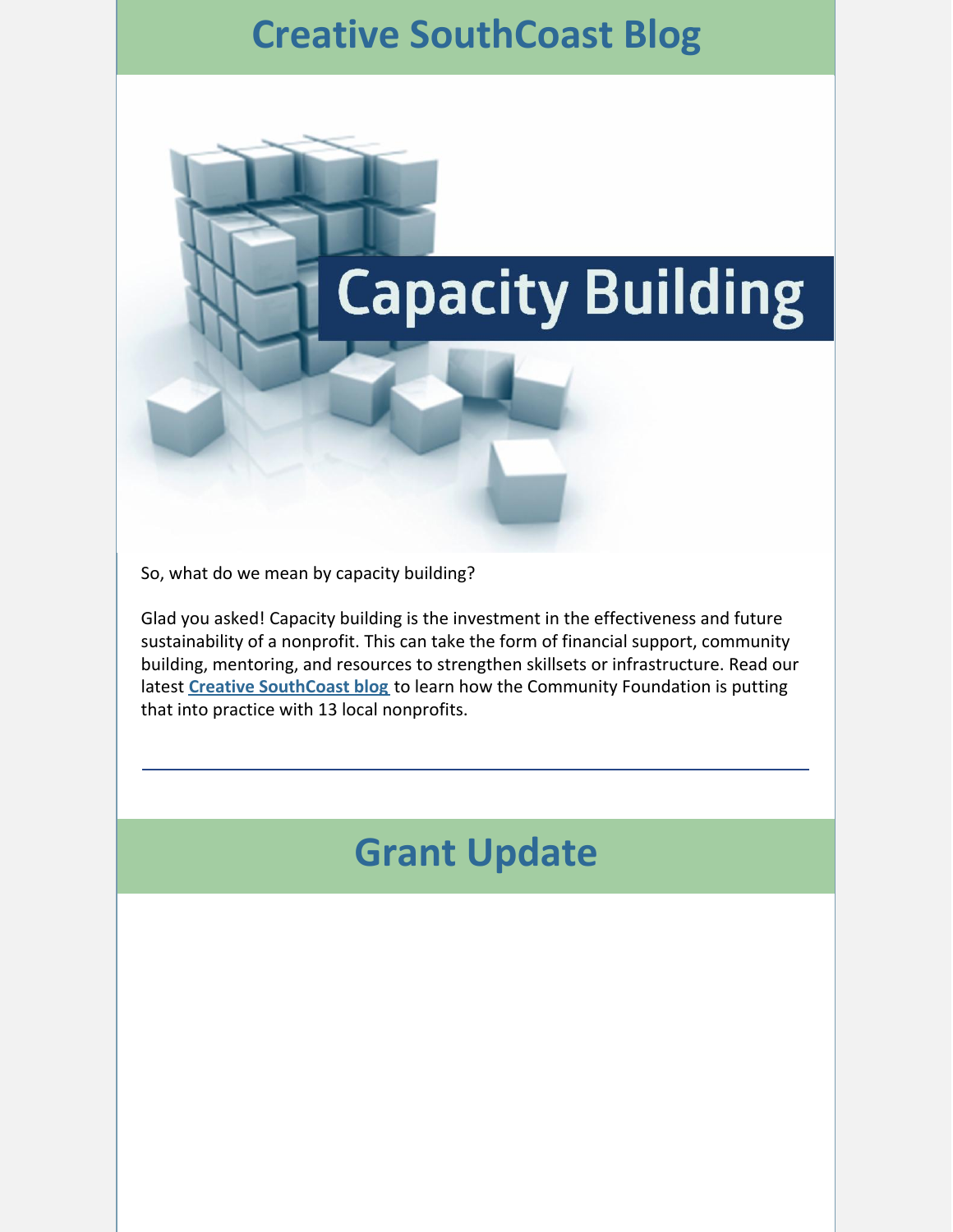

### **Accepting Applications**

- **Scholarships:** This is a great opportunity for Southeastern Massachusetts high school seniors, college students, and adult learners who could use this critical support. We manage 75 scholarships which range from \$700 to \$20,000. To read our '7 Top Tips' on the process and to apply, click **[here](https://bit.ly/3s2rAzU)**.
- **Polaroid Fund**: These grants are made to help New Bedford's most vulnerable residents build the skills necessary to attain their educational and employment goals. Programs will be funded for a period of 9 months to support activities and expenses from April 15, 2022, through December 31, 2022. Organizations can request up to \$15,000. Closes February 20th. Click **[here](https://www.grantinterface.com/Process/Apply?urlkey=cfsema)** to learn more and apply.

Photo: 2021 Scholarship Recipients, Buttonwood Park. K & A Photography

# **Events**

**NONPROFIT STRONG WORKSHOP The Great Resignation: Exploring Ways to Retain Nonprofit Employees**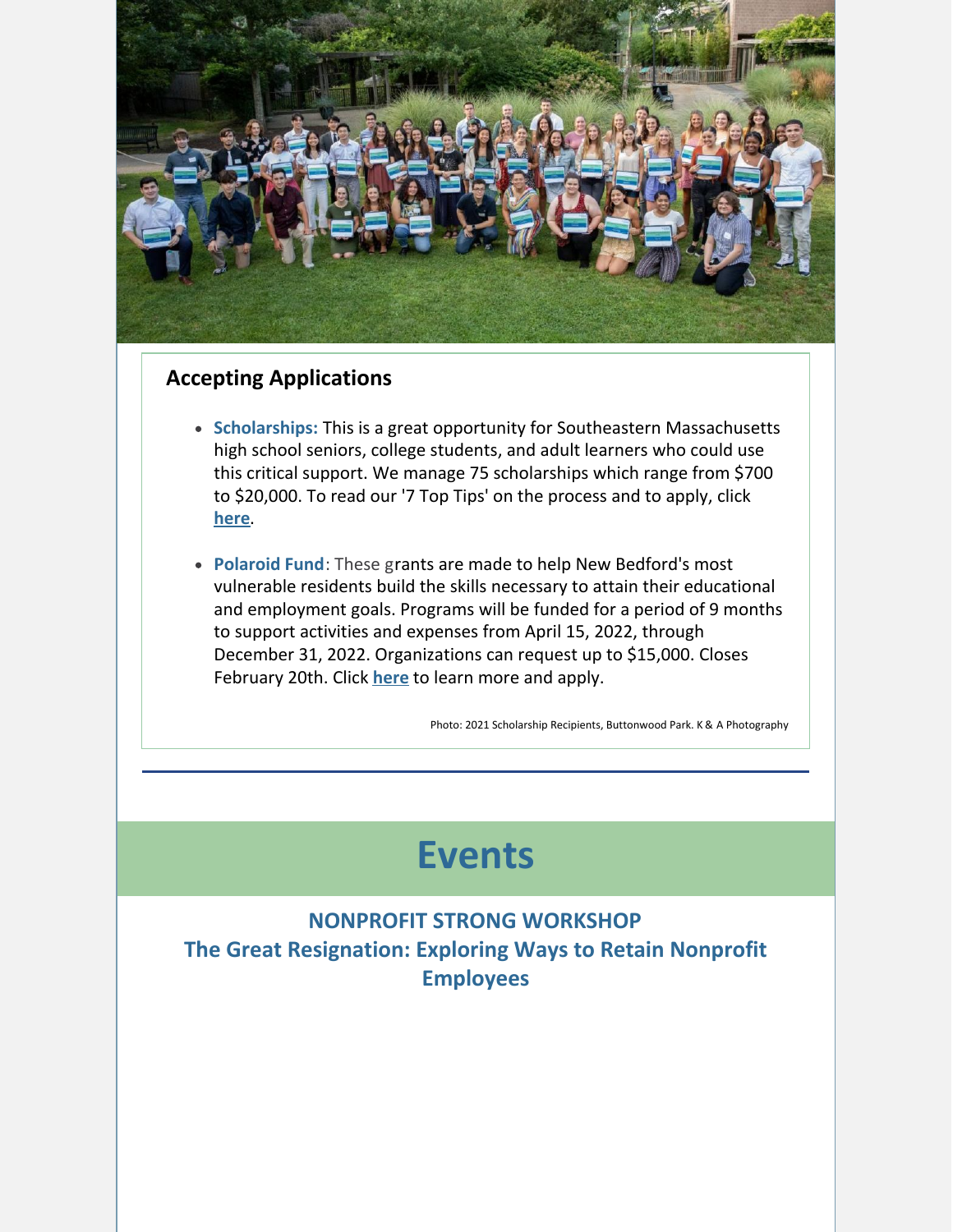

**Free: Wednesday, March 9th | 10:00 – 12:00 PM**

The SouthCoast Community Foundation is a founding member of the Massachusetts Community Foundations Partnership, a collaborative made up of 14 community foundations. Our intention is to partner with nonprofit organizations to support them as they address the critical issues facing communities across Massachusetts. One way we do this is through a series of technical assistance and capacity-building programs under the initiative, **Nonprofit Strong**.

We've all been hearing about The Great Resignation: record numbers of people leaving their job in the midst of the COVID-19 pandemic. Nonprofits are not exempt. But turnover is expensive and takes a toll on employee morale. How can organizations respond? This interactive Nonprofit Strong session will explore some simple and not so simple ways to retain employees.

Click **[here](https://us02web.zoom.us/meeting/register/tZwudeuppzwrH9dl11ryF4fDMpU3rYtWM8vw)** to learn more and register.

**WEBINAR Culture & Community in a Time of Transformation: South Coast & South Shore**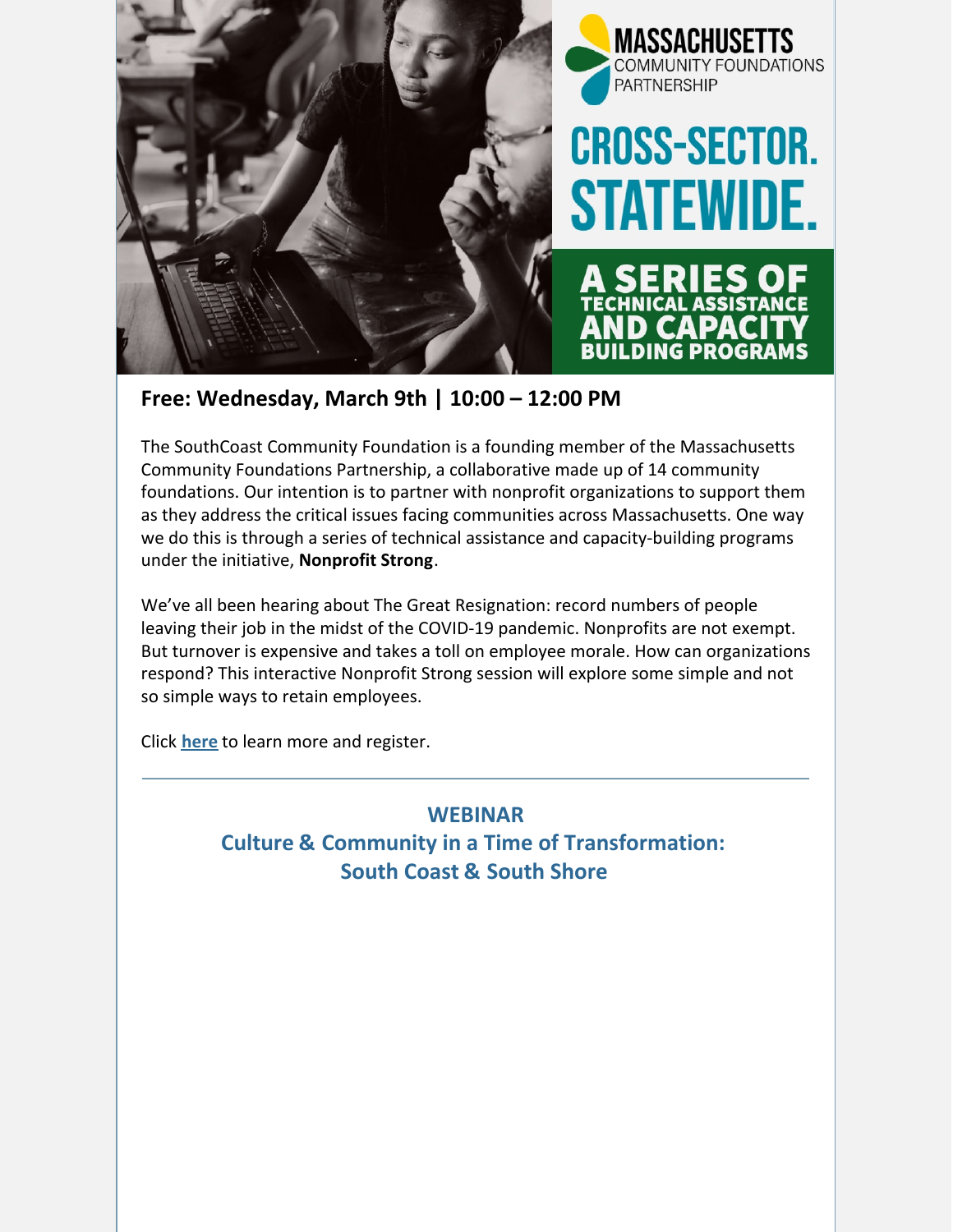# **CULTURE + COMMUNITY** IN A TIME OF **TRANSFORMATION**

# Focus on **Massachusetts**

### **Free: Wednesday, March 9 | 12 PM**

This webinar will explore the role of the arts and culture sector within the South Coast and South Shore region against the backdrop of COVID-19 and racial justice movements. Slover Linett will present key findings from a representative survey of Massachusetts residents with insights from South Coast/South Shore, specifically, fielded in April 2021. The Massachusetts-focused report was commissioned by Barr Foundation to extend learnings from the national Culture & Community research. This event is co-hosted by Arts & Culture Partners of New Bedford in partnership with regional partners including the Community Foundation.

Click **[here](https://www.eventbrite.com/e/culture-community-in-a-time-of-transformation-south-coast-south-shore-tickets-225441209727?utm-campaign=social&utm-content=attendeeshare&utm-medium=discovery&utm-term=listing&utm-source=cp&aff=escb)** to learn more and register.

### **VIRTUAL CONVENTION 2022 Institute for Trustees**



### **April 11 – May 26**

The Community Foundation in collaboration with Essex Community Foundation, Berkshire Taconic Community Foundation, and Community Foundation of Western Massachusetts is hosting the **2022 Institute for Trustees.** The virtual convention will kick off with a keynote speaker, followed by a series of workshops that will give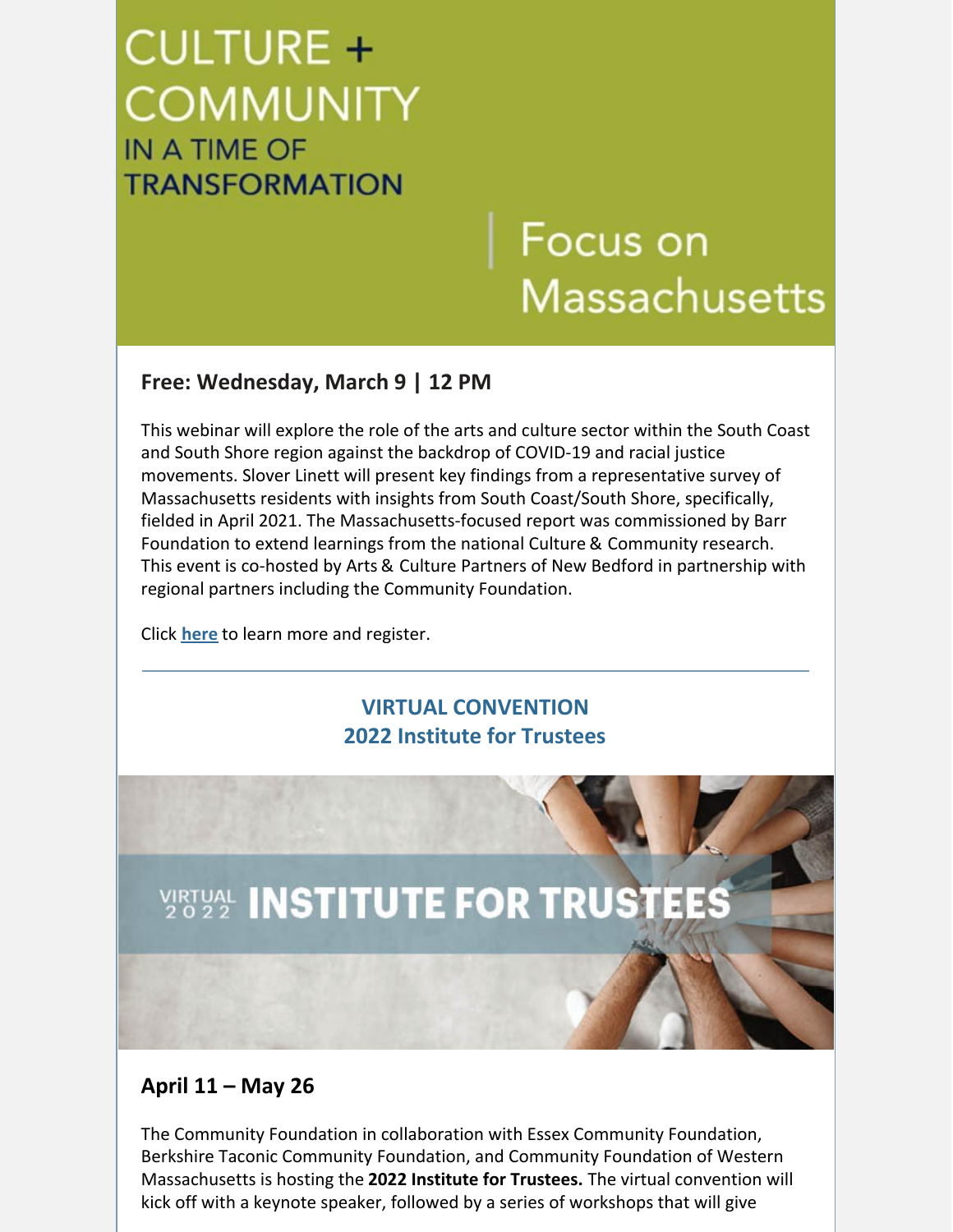nonprofit leaders and Board members the opportunity to develop skills to address complex issues and find solutions to formidable challenges from peers and colleagues from across the state.

Click **[here](https://bit.ly/3IYKTkr)** to learn more and register.

### **RETREAT**

**Decolonizing Your Creative Practice: Urgency with Haus of Glitter**



**Free: Saturdays, March 26 & April 9 | 9:00 – 1:00 PM**

As part of our Creative SouthCoast Initiative and our commitment to a thriving arts and culture economy that is equitable and inclusive, we are providing free access to this two-part virtual retreat. Participants are invited to join the Haus of Glitter Performance Lab to unravel and heal from urgency, a symptom of white supremacy culture, both in creative practice and in the ways we move through the world.

Clic[k](https://bit.ly/3qKFDdT) **[here](https://bit.ly/3qKFDdT)** to learn more and register.

# **Staff News**

## **Hiring**

**President & CEO**